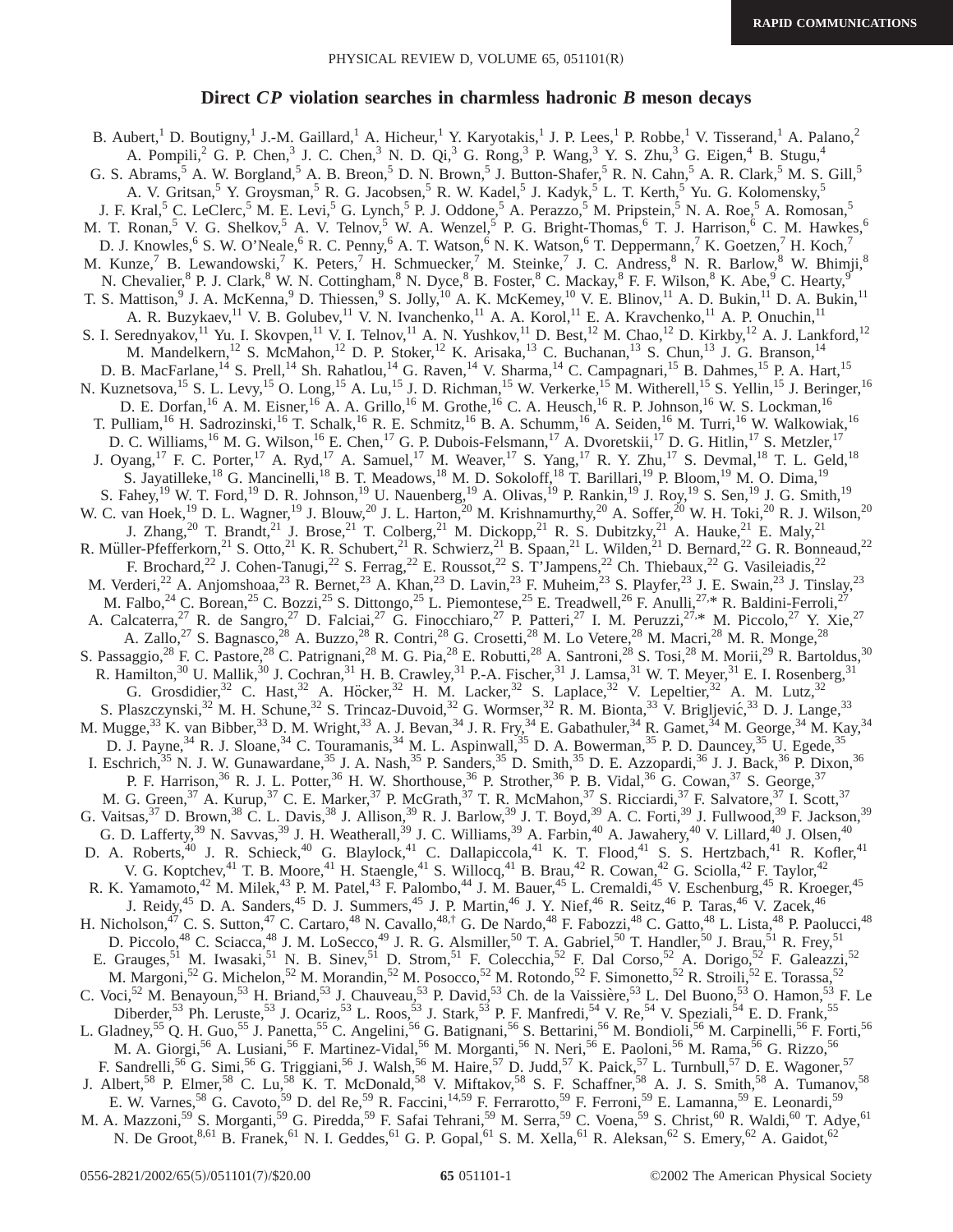**RAPID COMMUNICATIONS**

S. F. Ganzhur,<sup>62</sup> P.-F. Giraud,<sup>62</sup> G. Hamel de Monchenault,<sup>62</sup> W. Kozanecki,<sup>62</sup> M. Langer,<sup>62</sup> G. W. London,<sup>62</sup> B. Mayer,<sup>62</sup> B. Serfass,<sup>62</sup> G. Vasseur,<sup>62</sup> Ch. Yèche,<sup>62</sup> M. Zito,<sup>62</sup> N. Copty,<sup>63</sup> M. V. Purohit,<sup>63</sup> H. Singh,<sup>63</sup> A. W. Weidemann,<sup>63</sup> F. X. Yumiceva,<sup>63</sup> I. Adam,<sup>64</sup> P. L. Anthony,<sup>64</sup> D. Aston,<sup>64</sup> K. Baird,<sup>64</sup> N. Berger,<sup>64</sup> E. Bloom,<sup>64</sup> A. M. Boyarski,<sup>64</sup> F. Bulos,<sup>64</sup> G. Calderini,<sup>64</sup> M. R. Convery,<sup>64</sup> D. P. Coupal,<sup>64</sup> D. H. Coward,<sup>64</sup> D. Dong,<sup>64</sup> J. Dorfan,<sup>64</sup> W. Dunwoodie,<sup>64</sup> R. C. Field,<sup>64</sup> T. Glanzman,<sup>64</sup> G. L. Godfrey,<sup>64</sup> S. J. Gowdy,<sup>64</sup> P. Grosso,<sup>64</sup> T. Haas,<sup>64</sup> T. Himel,<sup>64</sup> T. Hryn'ova,<sup>64</sup> M. E. Huffer,<sup>64</sup> W. R. Innes, <sup>64</sup> C. P. Jessop, <sup>64</sup> M. H. Kelsey, <sup>64</sup> P. Kim, <sup>64</sup> M. L. Kocian, <sup>64</sup> U. Langenegger, <sup>64</sup> D. W. G. S. Leith, <sup>64</sup> S. Luitz, <sup>64</sup> V. Luth,<sup>64</sup> H. L. Lynch,<sup>64</sup> H. Marsiske,<sup>64</sup> S. Menke,<sup>64</sup> R. Messner,<sup>64</sup> K. C. Moffeit,<sup>64</sup> R. Mount,<sup>64</sup> D. R. Muller,<sup>64</sup> C. P. O'Grady,  $^{64}$  V. E. Ozcan,  $^{64}$  M. Perl,  $^{64}$  S. Petrak,  $^{64}$  H. Quinn,  $^{64}$  B. N. Ratcliff,  $^{64}$  S. H. Robertson,  $^{64}$  L. S. Rochester,  $^{64}$ A. Roodman,<sup>64</sup> A. A. Salnikov,<sup>64</sup> T. Schietinger,<sup>64</sup> R. H. Schindler,<sup>64</sup> J. Schwiening,<sup>64</sup> V. V. Serbo,<sup>64</sup> A. Snyder,<sup>64</sup> A. Soha, <sup>64</sup> S. M. Spanier, <sup>64</sup> J. Stelzer, <sup>64</sup> D. Su, <sup>64</sup> M. K. Sullivan, <sup>64</sup> H. A. Tanaka, <sup>64</sup> J. Va'vra, <sup>64</sup> S. R. Wagner, <sup>64</sup> A. J. R. Weinstein,<sup>64</sup> W. J. Wisniewski,<sup>64</sup> D. H. Wright,<sup>64</sup> C. C. Young,<sup>64</sup> P. R. Burchat,<sup>65</sup> C. H. Cheng,<sup>65</sup> T. I. Meyer,<sup>65</sup> C. Roat,<sup>65</sup> R. Henderson,<sup>66</sup> W. Bugg,<sup>67</sup> H. Cohn,<sup>67</sup> J. M. Izen,<sup>68</sup> I. Kitayama,<sup>68</sup> X. C. Lou,<sup>68</sup> F. Bianchi,<sup>69</sup> M. Bona,<sup>69</sup> D. Gamba,<sup>69</sup> A. Smol,<sup>69</sup> L. Bosisio,<sup>70</sup> G. Della Ricca,<sup>70</sup> L. Lanceri,<sup>70</sup> P. Poropat,<sup>70</sup> G. Vuagnin,<sup>70</sup> R. S. Panvini,<sup>71</sup> C. M. Brown,<sup>72</sup> P. D. Jackson,<sup>72</sup> R. Kowalewski,<sup>72</sup> J. M. Roney,<sup>72</sup> H. R. Band,<sup>73</sup> E. Charles,<sup>73</sup> S. Dasu,<sup>73</sup> A. M. Eichenbaum,<sup>73</sup> H. Hu,<sup>73</sup> J. R. Johnson,<sup>73</sup> R. Liu,<sup>73</sup> F. Di Lodovico,<sup>73</sup> Y. Pan,<sup>73</sup> R. Prepost,<sup>73</sup> I. J. Scott,<sup>73</sup> S. J. Sekula,<sup>73</sup> J. H. von Wimmersperg-Toeller,<sup>73</sup> S. L. Wu,<sup>73</sup> Z. Yu,<sup>73</sup> T. M. B. Kordich,<sup>74</sup> and H. Neal<sup>74</sup> <sup>~</sup>BABAR Collaboration! *Laboratoire de Physique des Particules, F-74941 Annecy-le-Vieux, France Universita` di Bari, Dipartimento di Fisica and INFN, I-70126 Bari, Italy Institute of High Energy Physics, Beijing 100039, China University of Bergen, Institute of Physics, N-5007 Bergen, Norway Lawrence Berkeley National Laboratory and University of California, Berkeley, California 94720 University of Birmingham, Birmingham, B15 2TT, United Kingdom* <sup>7</sup> Ruhr Universität Bochum, Institut für Experimentalphysik 1, D-44780 Bochum, Germany *University of Bristol, Bristol BS8 1TL, United Kingdom University of British Columbia, Vancouver, BC, Canada V6T 1Z1 Brunel University, Uxbridge, Middlesex UB8 3PH, United Kingdom Budker Institute of Nuclear Physics, Novosibirsk 630090, Russia University of California at Irvine, Irvine, California 92697 University of California at Los Angeles, Los Angeles, California 90024 University of California at San Diego, La Jolla, California 92093 University of California at Santa Barbara, Santa Barbara, California 93106 University of California at Santa Cruz, Institute for Particle Physics, Santa Cruz, California 95064 California Institute of Technology, Pasadena, California 91125 University of Cincinnati, Cincinnati, Ohio 45221 University of Colorado, Boulder, Colorado 80309 Colorado State University, Fort Collins, Colorado 80523* <sup>21</sup>Technische Universität Dresden, Institut für Kern-und Teilchenphysik, D-01062, Dresden, Germany *Ecole Polytechnique, F-91128 Palaiseau, France University of Edinburgh, Edinburgh EH9 3JZ, United Kingdom Elon University, Elon University, North Carolina 27244-2010 Universita` di Ferrara, Dipartimento di Fisica and INFN, I-44100 Ferrara, Italy Florida A&M University, Tallahassee, Florida 32307 Laboratori Nazionali di Frascati dell'INFN, I-00044 Frascati, Italy* B. AUBERT *et al.* PHYSICAL REVIEW D **65** 051101(R)

*Universita` di Genova, Dipartimento di Fisica and INFN, I-16146 Genova, Italy*

*Harvard University, Cambridge, Massachusetts 02138*

*University of Iowa, Iowa City, Iowa 52242*

*Iowa State University, Ames, Iowa 50011-3160*

<sup>32</sup>Laboratoire de l'Accélérateur Linéaire, F-91898 Orsay, France

*Lawrence Livermore National Laboratory, Livermore, California 94550*

*University of Liverpool, Liverpool L69 3BX, United Kingdom*

*University of London, Imperial College, London, SW7 2BW, United Kingdom*

*Queen Mary, University of London, E1 4NS, United Kingdom*

*University of London, Royal Holloway and Bedford New College, Egham, Surrey TW20 0EX, United Kingdom*

*University of Louisville, Louisville, Kentucky 40292*

*University of Manchester, Manchester M13 9PL, United Kingdom*

*University of Maryland, College Park, Maryland 20742*

*University of Massachusetts, Amherst, Massachusetts 01003*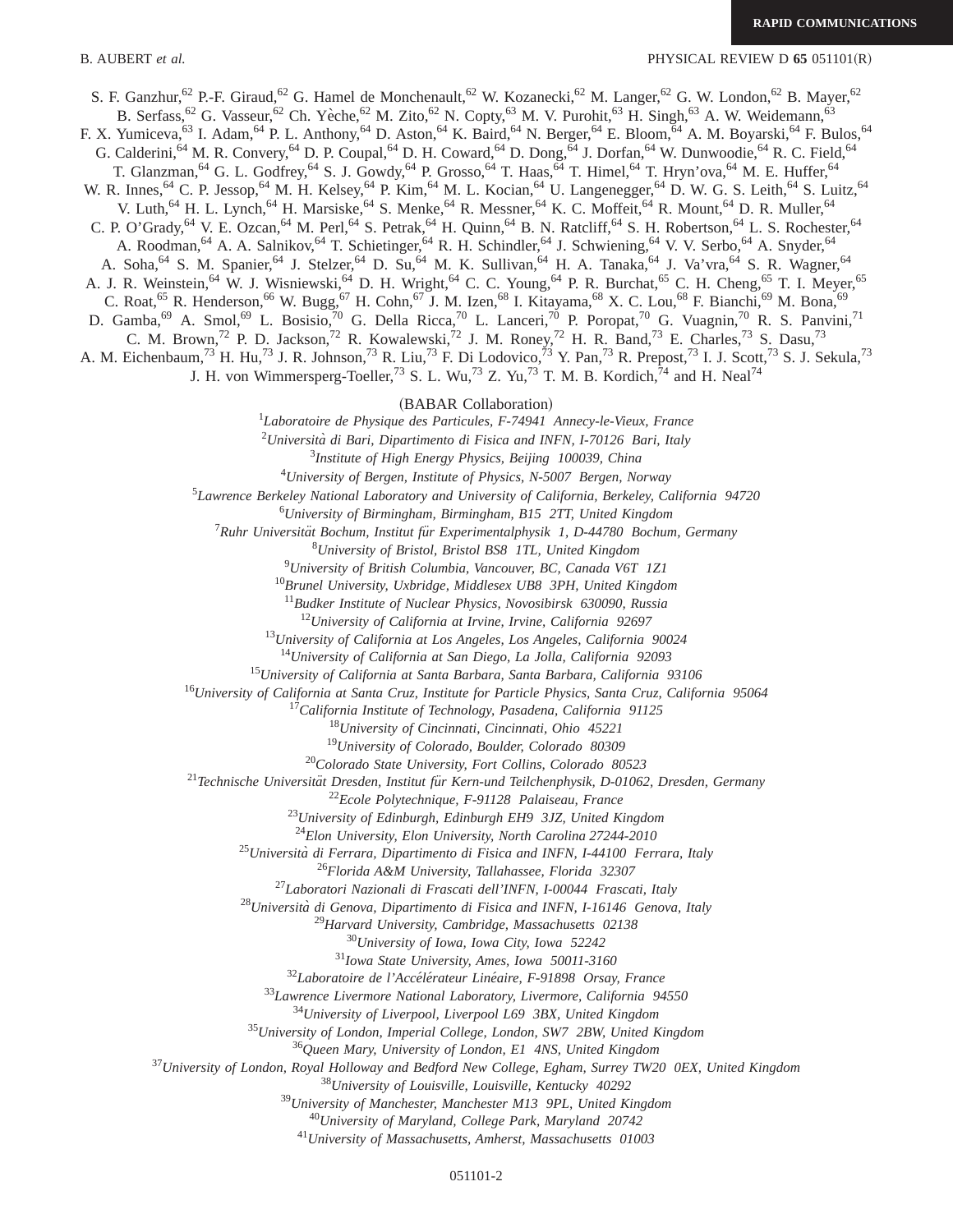<sup>42</sup>*Massachusetts Institute of Technology, Laboratory for Nuclear Science, Cambridge, Massachusetts 02139*

<sup>43</sup>McGill University, Montréal, QC, Canada H3A 2T8

<sup>44</sup>*Universita` di Milano, Dipartimento di Fisica and INFN, I-20133 Milano, Italy*

<sup>45</sup>*University of Mississippi, University, Mississippi 38677*

<sup>46</sup>*Universite´ de Montre´al, Laboratoire Rene´ J. A. Le´vesque, Montre´al, QC, Canada H3C 3J7*

<sup>47</sup>*Mount Holyoke College, South Hadley, Massachusetts 01075*

<sup>48</sup>*Universita` di Napoli Federico II, Dipartimento di Scienze Fisiche and INFN, I-80126, Napoli, Italy*

<sup>49</sup>*University of Notre Dame, Notre Dame, Indiana 46556*

<sup>50</sup>*Oak Ridge National Laboratory, Oak Ridge, Tennessee 37831*

<sup>51</sup>*University of Oregon, Eugene, Oregon 97403*

<sup>52</sup>*Universita` di Padova, Dipartimento di Fisica and INFN, I-35131 Padova, Italy*

<sup>53</sup>Universités Paris VI et VII, Lab de Physique Nucléaire H. E., F-75252 Paris, France

<sup>54</sup>*Universita` di Pavia, Dipartimento di Elettronica and INFN, I-27100 Pavia, Italy*

<sup>55</sup>*University of Pennsylvania, Philadelphia, Pennsylvania 19104*

<sup>56</sup>*Universita` di Pisa, Scuola Normale Superiore and INFN, I-56010 Pisa, Italy*

<sup>57</sup>*Prairie View A&M University, Prairie View, Texas 77446*

<sup>58</sup>*Princeton University, Princeton, New Jersey 08544*

<sup>59</sup>*Universita` di Roma La Sapienza, Dipartimento di Fisica and INFN, I-00185 Roma, Italy*

<sup>60</sup>*Universita¨t Rostock, D-18051 Rostock, Germany*

<sup>61</sup>*Rutherford Appleton Laboratory, Chilton, Didcot, Oxon, OX11 0QX, United Kingdom*

<sup>62</sup>*DAPNIA, Commissariat a` l'Energie Atomique/Saclay, F-91191 Gif-sur-Yvette, France*

<sup>63</sup>*University of South Carolina, Columbia, South Carolina 29208*

<sup>64</sup>*Stanford Linear Accelerator Center, Stanford, California 94309*

<sup>65</sup>*Stanford University, Stanford, California 94305-4060*

<sup>66</sup>*TRIUMF, Vancouver, BC, Canada V6T 2A3*

<sup>67</sup>*University of Tennessee, Knoxville, Tennessee 37996*

<sup>68</sup>*University of Texas at Dallas, Richardson, Texas 75083*

<sup>69</sup>*Universita` di Torino, Dipartimento di Fiscia Sperimentale and INFN, I-10125 Torino, Italy*

<sup>70</sup>*Universita` di Trieste, Dipartimento di Fisica and INFN, I-34127 Trieste, Italy*

<sup>71</sup>*Vanderbilt University, Nashville, Tennessee 37235*

<sup>72</sup>*University of Victoria, Victoria, BC, Canada V8W 3P6*

<sup>73</sup>*University of Wisconsin, Madison, Wisconsin 53706*

<sup>74</sup>*Yale University, New Haven, Connecticut 06511*

(Received 27 November 2001; published 14 February 2002)

We search for direct *CP* violation in charmless hadronic *B* decays observed in a sample of about 22.7 million  $B\bar{B}$  pairs collected with the BABAR detector at the SLAC PEP-II asymmetric-energy  $e^+e^-$  collider. We measure the following charge asymmetries:  $A_{CP}(B^{\pm} \to \eta' K^{\pm}) = -0.11 \pm 0.11 \pm 0.02$ ,  $A_{CP}(B^{\pm} \to \omega \pi^{\pm})$  $= -0.01 \begin{array}{l} +0.29 + 0.03, \\ -0.031 - 0.03, \end{array}$   $\mathcal{A}_{CP}(B^{\pm} \to \phi K^{\pm}) = -0.05 \pm 0.20 \pm 0.03,$   $\mathcal{A}_{CP}(B^{\pm} \to \phi K^{\pm}{}^{\pm}) = -0.43 \begin{array}{l} +0.36 + 0.36 + 0.06, \\ -0.30 + 0.36 \end{array}$ and  $\mathcal{A}_{CP}(\overrightarrow{B}^0 \rightarrow \phi \overrightarrow{K}^{*0}) = 0.00 \pm 0.27 \pm 0.03.$ 

DOI: 10.1103/PhysRevD.65.051101 PACS number(s): 13.25.Hw, 11.30.Er, 14.40.Nd

The phenomenon of charge-parity (*CP*) symmetry violation has played an important role in understanding fundamental physics since its initial discovery in the *K* meson system in 1964  $\lceil 1 \rceil$ . Soon after, it was recognized that the violation of *CP* symmetry was one of the fundamental requirements to produce a matter-dominated universe  $[2]$ . A significant *CP*-violating asymmetry in decays of neutral *B* mesons to final states containing charmonium, due to interference between  $B^0$ - $\overline{B}^0$  mixing and direct decay amplitudes, has recently been observed  $[3]$ . As it has now been established [4] that the *CP*-violating decays of the  $K_L^0$  meson to  $\pi\pi$  final states are due to *CP* violation in decay amplitudes

as well as to  $K^0$ - $\bar{K}^0$  mixing, it is topical to search for "direct'' *CP* asymmetries in *B* decays, which involve only direct decay amplitudes. These asymmetries are anticipated to be much larger in *B* decays than in *K* decays [5]. Direct  $CP$ violation would be measured as an asymmetry of *B* decay rates:

$$
\mathcal{A}_{CP} = \frac{\Gamma(\bar{B} \to \bar{f}) - \Gamma(B \to f)}{\Gamma(\bar{B} \to \bar{f}) + \Gamma(B \to f)}.
$$
\n(1)

Charmless *B* meson decays are particularly interesting processes to search for direct *CP* violation because of the possible involvement of penguin  $(P)$  and tree  $(T)$  amplitudes

<sup>\*</sup>Also with Universita` di Perugia, Perugia, Italy.

<sup>†</sup> Also with Universita` della Basilicata, Potenza, Italy.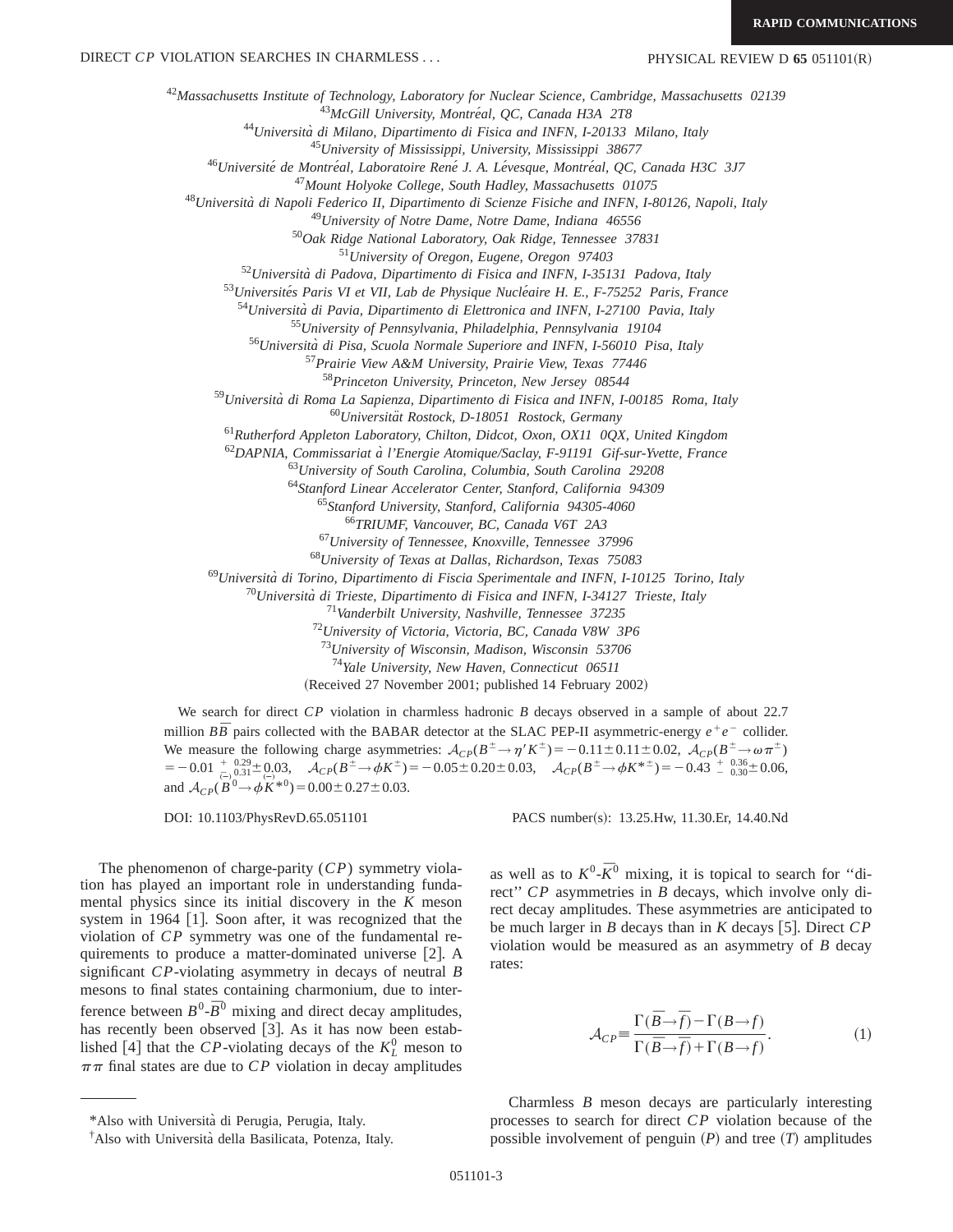of comparable magnitude. Substantial *CP* violation can thus arise in the standard model through interference of these terms  $[5]$ :

$$
\mathcal{A}_{CP} = \frac{2 |P| |T| \sin \Delta \phi \sin \Delta \delta}{|P|^2 + |T|^2 + 2 |P| |T| \cos \Delta \phi \cos \Delta \delta}, \qquad (2)
$$

where  $\Delta \phi$  and  $\Delta \delta$  are the differences in weak and strong phases. Because of the weak phase difference between the tree and penguin amplitudes,  $A_{CP}$  is sensitive to the Cabibbo-Kobayashi-Maskawa matrix [6] phases  $\gamma$ Cabibbo-Kobayashi-Maskawa matrix [6] phases  $\equiv \arg \left[ -V_{ud}V_{ub}^*/V_{cd}V_{cb}^* \right]$  and  $\alpha \equiv \arg \left[ -V_{td}V_{tb}^*/V_{ud}V_{ub}^* \right]$ . The difference between the  $b \rightarrow u$  tree and  $b \rightarrow s(b \rightarrow d)$  penguin amplitude weak phases  $\Delta \phi$  is  $\gamma(\alpha)$ , as in the case of the decays  $B \rightarrow \pi K$ ,  $\eta' K(B \rightarrow \pi \pi, \omega \pi)$ . However, large uncertainties in the strong phases, which can be calculated by certain models, weakens the quantitative relationship to the weak phases. Recent calculations based on effective theory and factorization predict asymmetries as large as  $\sim$  10% [7].

The measurement of direct *CP* violation in pure penguin modes, such as  $B \rightarrow \phi K^{(*)}$ , is more sensitive to nonstandard-model physics. In the standard model, the lack of a tree-level contribution results in an expected  $\mathcal{A}_{CP}$  of no more than  $\sim$  1% [7]. However, new particles in loops, such as charged Higgs boson or supersymmetry (SUSY) particles, would provide additional amplitudes with different phases. Depending on the model parameters, A*CP* can be 30% or larger in such scenarios [8]. Complementary searches for new physics would involve measurements of the timedependent asymmetries in  $\overline{B}^0$  decays to  $CP$  eigenstates, such as  $\eta' K_{S(L)}^0$ ,  $\phi K_{S(L)}^0$ , and  $\phi K^{*0}(\rightarrow K_S^0 \pi^0)$ . Comparison of the value of  $\sin 2\beta$  obtained from these modes with that from charmonium modes  $\lceil 3 \rceil$  can probe for new physics participating in penguin loops. In these measurements, direct *CP* violation in the decay becomes highly relevant and can be studied in the self-tagging modes discussed below.

The CLEO experiment has reported a search for direct *CP* violation in *B* meson decays to  $\pi K$ ,  $\eta$ <sup>*K*</sup>, and  $\omega \pi$  [9]. In this paper we improve the precision of the measurements in the  $\eta$ <sup>'</sup>K and  $\omega \pi$  modes and extend the search to new modes. Measurements from BABAR of the  $B \rightarrow \pi K$  charge asymmetries are presented elsewhere  $[10,11]$ . Here we present measurements of the charge asymmetries in the following charmless *B* decays, for which branching fractions have been previously reported  $[12,13]$ :  $B^{\pm} \rightarrow \eta' K^{\pm}$ ,  $B^{\pm} \rightarrow \omega \pi^{\pm}$ ,  $B^{\pm}$  $\rightarrow \phi K^{\pm}$ ,  $B^{\pm} \rightarrow \phi K^{* \pm}$ , and  $B^0 \rightarrow \phi K^{*0}$ . The *B* flavor is determined by its charge, except for the  $\phi K^{*0}$  final state where the flavor is determined from the charge of the kaon from the  $K^{*0} \rightarrow K^{\pm} \pi^{\mp}$  decay.

The data were collected with the BABAR detector  $[14]$  at the PEP-II asymmetric-energy  $e^+e^-$  collider [15] located at the Stanford Linear Accelerator Center. The results presented in this paper are based on data taken in the 1999–2000 run comprising an integrated luminosity of  $20.7 \text{ fb}^{-1}$ , corresponding to 22.7 million  $B\overline{B}$  pairs, at the Y(4*S*) resonance ("on-resonance") and 2.6  $fb^{-1}$  approximately 40 MeV be-

## B. AUBERT *et al.* PHYSICAL REVIEW D **65** 051101(R)

low this energy ("off-resonance"). The  $Y(4S)$  resonance occurs at the  $e^+e^-$  center-of-mass (c.m.) energy,  $\sqrt{s}$ , of 10.58 GeV.

Charged particles are tracked and their momenta measured with a combination of a silicon vertex tracker (SVT) consisting of five double-sided detectors and a 40-layer central drift chamber  $(DCH)$ , both operating in a 1.5 T solenoidal magnetic field. With the SVT, a position resolution near the interaction point of about 40  $\mu$ m is achieved for the highest momentum charged particles, allowing the precise determination of decay vertices. The tracking system covers 92% of the solid angle in the c.m. frame. The track finding efficiency is on average  $(98\pm1)\%$  for momenta above 0.2 GeV/*c* and polar angles greater than 500 mrad. Photons are detected by a CsI(Tl) electromagnetic calorimeter (EMC), which provides excellent angular and energy resolution with high efficiency for energies above 20 MeV  $[14]$ . The energy resolution of the EMC is 3% and the angular resolution is 4 mrad for photons of energy 1 GeV.

The asymmetric beam configuration in the laboratory frame provides a boost to the  $Y(4S)$  increasing the momentum range of the *B* meson decay products up to 4.3  $GeV/c$ . Charged particle identification is provided by the average energy loss  $(dE/dx)$  in the tracking devices and by an internally reflecting ring imaging Cherenkov detector (DIRC) covering the central region. A  $K-\pi$  separation of better than four standard deviations  $(\sigma)$  is achieved for momenta below 3 GeV/ $c$ , decreasing to  $2.5\sigma$  at the highest momenta in our final states. Electrons are identified by the tracking system and the EMC.

Hadronic events are selected based on track multiplicity and event topology. We reconstruct *B* meson candidates from their charged and neutral decay products, including the intermediate states  $\eta' \rightarrow \eta \pi^+ \pi^- (\eta'_{\eta \pi \pi})$  or  $\rho^0 \gamma(\eta'_{\rho \gamma})$ ,  $\omega$  $\rightarrow \pi^+ \pi^- \pi^0$ ,  $\phi \rightarrow K^+ K^-$ ,  $K^{*\pm} \rightarrow K^0 \pi^{\pm} (K_{K^0}^{*\pm})$  or  $K^{\pm} \pi^0 (K_{K^+}^{*\pm})$ ,  $K^{\mp} \theta \rightarrow K^{\pm} \pi^{\mp}$ ,  $\rho^0 \rightarrow \pi^+ \pi^-$ ,  $\pi^0 \rightarrow \gamma \gamma$ ,  $\eta$  $\rightarrow \gamma \gamma$ , and  $K^0 \rightarrow K^0_S \rightarrow \pi^+ \pi^-$ . The selection requirements are identical to those used in the branching fraction measurements  $[12,13]$ .

Candidate charged tracks are required to originate from the interaction point, and to have at least 12 DCH hits and a minimum transverse momentum of 0.1 GeV/*c*. Looser criteria are applied to tracks forming  $K_S^0$  candidates to allow for displaced decay vertices. Kaon tracks are distinguished from pion and proton tracks via a likelihood ratio that includes *dE*/*dx* information from the SVT and DCH, and, for momenta above  $0.7 \text{ GeV}/c$ , the Cherenkov angle and number of photons as measured by the DIRC.

We form  $K_S^0$ ,  $\phi$ ,  $K^{*0}$ , and  $\rho^0$  candidates from pairs of oppositely charged tracks that form a consistent vertex. We further combine a pair of charged tracks with a consistent vertex and a  $\pi^0$  or  $\eta$  candidate to select  $\omega$  or  $\eta'_{\eta\pi\pi}$ candidates. The  $K_S^0$  candidates are required to satisfy  $|m(\pi^+\pi^-) - m_{K^0}| < 12$  MeV/ $c^2$  with the cosine of the angle between their reconstructed flight and momentum directions greater than 0.995 and the measured proper decay time greater than three times its uncertainty.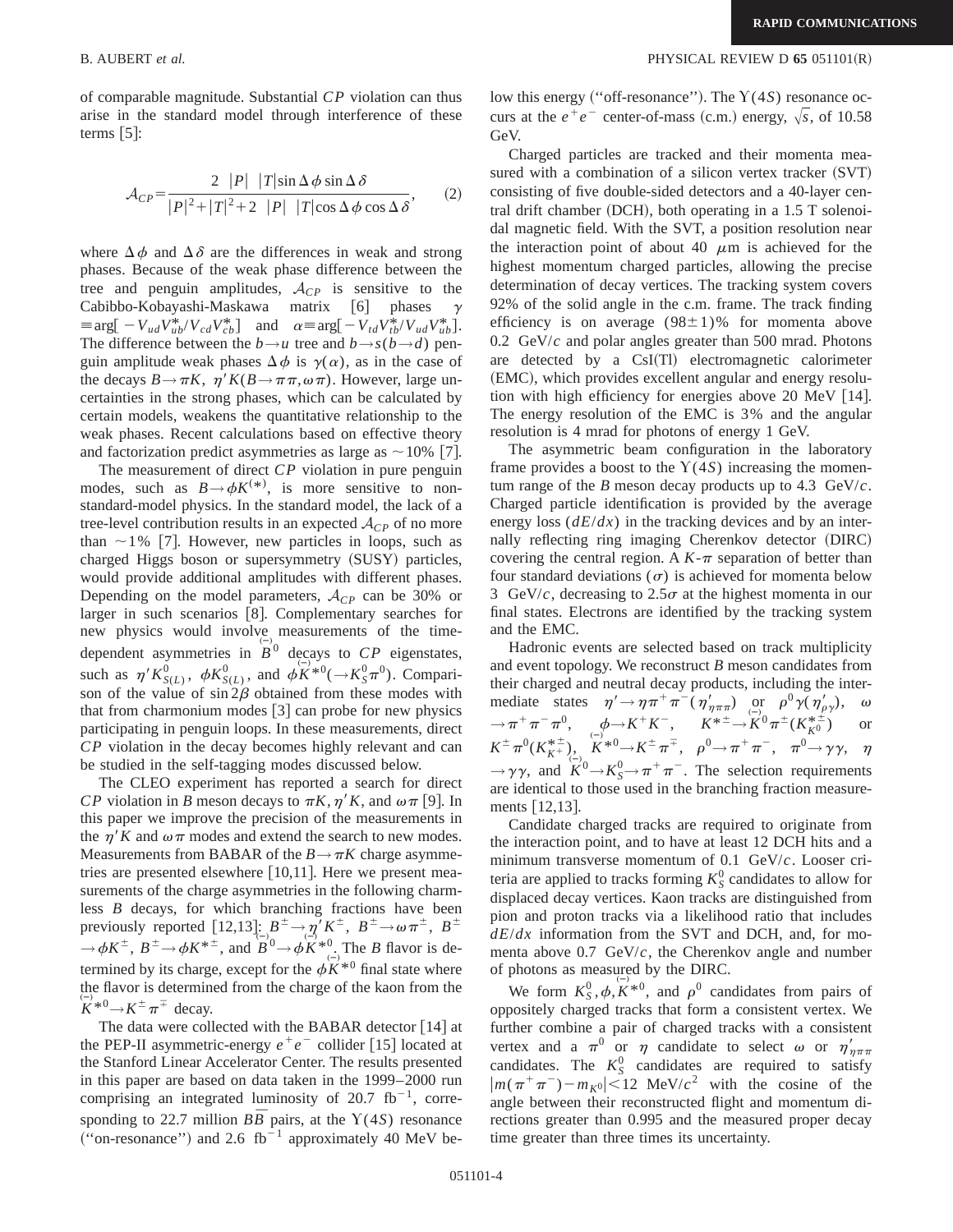We reconstruct  $\pi^{0}(\eta)$  mesons as pairs of photons, each with a minimum energy deposition of  $30$  MeV  $(100$  MeV) in the EMC. The typical resolution of the reconstructed  $\pi^0$ mass is 7 MeV/ $c^2$ . A  $\pm$  15 MeV/ $c^2$  interval centered on the nominal  $\pi^0$  mass [16] is applied to select  $\pi^0$  candidates. We combine a  $\rho^0$  candidate with a photon of energy above 200 MeV to obtain an  $\eta'_{\rho\gamma}$  candidate.

We select  $\phi,\omega,\eta'$ , and  $\eta$  candidates with requirements on the invariant masses (in MeV/ $c<sup>2</sup>$ ) loose enough to retain sidebands for later fitting:  $990 \le m(K^+K^-) \le 1050$ ,  $735\leq m(\pi^+\pi^-\pi^0)$  < 830, 930 $\leq m(\eta\pi^+\pi^-)$  < 990, 900  $\langle m(\rho \gamma) \langle 1000 \rangle$ , and 490 $\langle m(\gamma \gamma) \rangle \langle 600 \rangle$ . The experimental resolutions in the  $K^*$  and  $\rho$  invariant masses are negligible with respect to their natural widths. The  $K\pi$  invariant mass interval is  $\pm 150 \text{ MeV}/c^2$  for the charged  $\pm 100$  MeV/ $c^2$  for the neutral  $K^*$  candidates. We require the invariant mass of  $\rho$  candidates to be between 500 and 995 MeV/*c*2.

The helicity angle  $\theta_H$  of a  $\phi$ ,  $K^*$ , or  $\omega$  resonance is defined as the angle between the direction of one of two daughters, or the normal to the  $\omega$  decay plane, and the parent *B* direction in the resonance rest frame. To suppress combinatorial background, we require the cosine of the  $K^{*+}$  $\rightarrow$ *K*<sup> $\pm$ </sup> $\pi$ <sup>0</sup> helicity angle, defined with respect to the kaon, to be greater than  $-0.5$ . This effectively requires the  $\pi^0$  momentum to be above 0.35 GeV/*c*.

We identify *B* meson candidates kinematically using two nearly independent variables [14], the energy-substituted mass  $m_{ES} = [(s/2 + \mathbf{p}_i \cdot \mathbf{p}_B)^2 / E_i^2 - \mathbf{p}_B^2]^{1/2}$  and  $\Delta E = (E_i E_B)$  $-\mathbf{p}_i \cdot \mathbf{p}_B - s/2)/\sqrt{s}$ , where  $(E_i, \mathbf{p}_i)$  is the initial state fourmomentum, obtained from the beam momenta, and  $(E_B, \mathbf{p}_B)$ is the four-momentum of the reconstructed *B* candidate. A quantity that is almost equivalent to  $m<sub>ES</sub>$  can be obtained from a kinematic fit of the measured candidate fourmomentum in the  $Y(4S)$  frame with its energy constrained to that of the beam [13]. For signal events  $\Delta E$  peaks at zero and  $m_{ES}$  at the *B* mass. Our initial selection requires  $m_{ES}$  $>5.2$  GeV/ $c^2$  and  $|\Delta E|$  < 0.2 GeV.

Charmless hadronic modes suffer from large background due to random combinations of tracks produced in the quarkantiquark continuum ( $e^+e^- \rightarrow q\bar{q}$ ). This background is distinguished by its jet structure as compared to the spherical decays of the *B* mesons produced in the Y(4*S*) decays. To reject continuum background we make use of the angle  $\theta_T$ between the thrust axis of the *B* candidate and that of the rest of the tracks and neutral clusters in the event, calculated in the c.m. frame. The distribution of cos  $\theta_T$  is sharply peaked near  $\pm 1$  for combinations drawn from jet-like *qq* pairs, and nearly uniform for the isotropic *B* meson decays. Thus we require  $|\cos \theta_T|$ <0.9 (0.8 for  $\phi K^{*+}$ ). We also construct a Fisher discriminant that combines eleven variables  $[17]$ : the polar angles of the *B* momentum vector and the *B*-candidate thrust axis with respect to the beam axis in the  $Y(4S)$  frame, and the scalar sum of the c.m. momenta of charged particles and photon (excluding particles from the  $B$  candidate) entering nine 10° polar angle intervals coaxial around the

*B*-candidate thrust axis. Monte Carlo  $(MC)$  simulation  $|18|$ demonstrates that contamination from other *B* decays is negligible.

We use an unbinned extended maximum likelihood (ML) fit to extract signal yields and charge asymmetries simultaneously. The extended likelihood for a sample of *N* events is

$$
\mathcal{L} = \exp\left(-\sum_{i,k} n_{ik}\right) \prod_{j=1}^N \left(\sum_{i,k} n_{ik} \mathcal{P}_{ik}(\vec{x}_j; \vec{\alpha})\right),\tag{3}
$$

where  $\mathcal{P}_{ik}(x_i;\alpha)$  is the probability density function (PDF) for measured variables  $x_j$  of an event *j* in category *i* and flavor state  $k$ , and  $n_{ik}$  are the yields extracted from the fit. The fixed parameters  $\alpha$  describe the expected distributions of measured variables in each category and flavor state. The PDFs are non-zero only for the correct final state flavor (*k*  $= 1$  for  $\bar{B} \rightarrow \bar{f}$  and  $k = 2$  for  $B \rightarrow f$ ). In the simplest case, there are two categories, signal and background  $(i=1,2)$ . The decays with the charged primary daughter  $B^{\pm} \rightarrow X^{0} h^{\pm}$  ( $h^{\pm}$  $= K^{\pm}$  or  $\pi^{\pm}$ , and  $X^{0} = \eta'$ ,  $\omega$ , or  $\phi$ ) are fit simultaneously with two signal ( $i=1$  for  $B^{\pm} \rightarrow X^{0} K^{\pm}$  and  $i=2$  for  $B^{\pm}$  $\rightarrow X^{0}\pi^{\pm}$ ) and two corresponding background (*i*=3,4) categories.

We rewrite the event yields  $n_{ik}$  in each category in terms of the asymmetry  $A_i$  and the total event yield  $n_i$ :  $n_{i1} = n_i$  $\times$ (1+ $\mathcal{A}_i$ )/2 and  $n_{i2} = n_i \times (1 - \mathcal{A}_i)/2$ . The event yields  $n_i$ and asymmetries  $A_i$  in each category are obtained by maximizing  $\mathcal{L}$  | 19 |. The dependence of  $\mathcal{L}$  on a fit parameter  $n_i$  or  $A_i$  is obtained with the other fit parameters floating. We quote statistical errors corresponding to unit changes in the quantity  $\chi^2 = -2 \ln(L/L_{\text{max}})$ , where  $L_{\text{max}}$  is the maximum value of the likelihood. The 90% confidence level (C.L.) limits correspond to a change in the  $\chi^2$  of 2.69. When more than one channel is measured for the same primary *B* decay, the channels are combined by adding their  $\chi^2$  distributions.

The PDF  $\mathcal{P}_{ik}(x_i;\alpha)$  for a given event *j* is the product of PDFs in each of the independent fit input variables  $\hat{x}_j$ . These are  $\Delta E$ , $m_{ES}$ , invariant masses of intermediate states  $(\eta', \omega, \phi, K^*)$ , and  $\eta$ ), Fisher discriminant, and the  $\phi$  and  $\omega$ helicity angles for pseudoscalar-vector decays. For the simultaneous fit to the decays with the charged primary daughter  $h^{\pm}$  ( $B^{\pm} \rightarrow X^{0} K^{\pm}$  and  $X^{0} \pi^{\pm}$ ) we include normalized residuals derived from the difference between measured and expected DIRC Cherenkov angles for the  $h^{\pm}$ . Additional separation between the two final states is provided by  $\Delta E$ . The separation depends on the momentum of the charged primary daughter in the laboratory and is about 45 MeV on average varying from about 30 MeV for the highest momentum to about 80 MeV for the lowest momentum primary daughters in our final states.

For the parametrization of the PDFs for  $\Delta E, m_{ES}$ , and resonance masses we employ Gaussian and Breit-Wigner functions to describe the signal distributions. For the background we use low-degree polynomials or, in the case of  $m_{ES}$ , an empirical phase-space function [20]. The background parametrizations for resonance masses also include a resonant component to account for resonance production in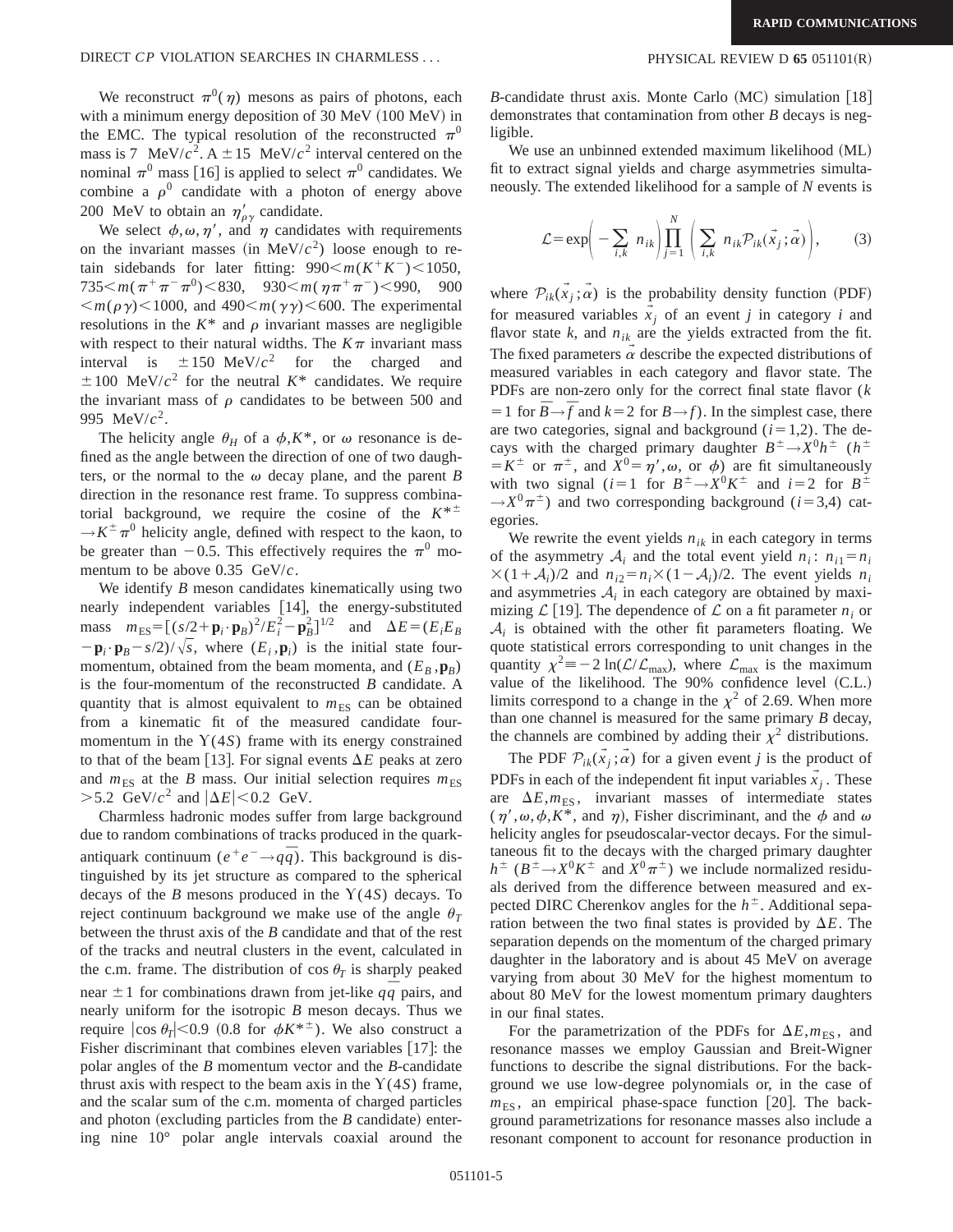TABLE I. Results of the ML fits, including number of signal events  $(n_{\text{sig}})$ , their charge asymmetry  $(A_{CP})$ , and asymmetry 90% C.L. limits. All results include systematic errors, which are quoted second after statistical errors for  $n_{sig}$  and  $A_{CP}$ .

| Mode                        | $n_{\text{sig}}$                   | $\mathcal{A}_{CP}$                                                                                                 | 90% C.L. |
|-----------------------------|------------------------------------|--------------------------------------------------------------------------------------------------------------------|----------|
| $\eta^{\prime} K^{\pm}$     |                                    | $-0.11 \pm 0.11 \pm 0.02$ $[-0.28, +0.07]$                                                                         |          |
| $\eta'_{\eta\pi\pi}K^{\pm}$ |                                    | 49.5 $\frac{1}{2}$ $\frac{8.1}{7.3}$ $\pm$ 1.5 $-0.17$ $\pm$ 0.15 $\pm$ 0.01                                       |          |
| $\eta'_{\rho\gamma}K^{\pm}$ |                                    | $87.6^{+13.4}_{-12.5}$ $\pm 3.7$ $-0.05 \pm 0.15 \pm 0.03$                                                         |          |
| $\omega \pi^{\pm}$          |                                    | 27.6 $\frac{1}{2}$ $\frac{8.8}{7}$ $\pm$ 1.9 $-0.01$ $\frac{1}{2}$ $\frac{0.29}{0.31}$ $\pm$ 0.03 $[-0.50, +0.46]$ |          |
| $\phi K^{\pm}$              |                                    | $31.4 \div 6.7 + 2.3 -0.05 \pm 0.20 \pm 0.03$ $[-0.37, +0.28]$                                                     |          |
| $\phi K^{* \pm}$            |                                    | $-0.43^{+0.36}_{-0.30}$ + 0.06 $[-0.88, +0.18]$                                                                    |          |
| $\phi K_{K^0}^{*~\pm}$      |                                    | 4.4 $\frac{1}{2}$ $\frac{2.7}{2.0}$ $\pm$ 0.4 $-0.55$ $\frac{1}{2}$ $\frac{0.51}{0.35}$ $\pm$ 0.05                 |          |
| $\phi K_{K^{+}}^{*+}$       |                                    | $7.1 \pm \frac{4.3}{3.4} \pm 1.2 -0.31 \pm \frac{0.54}{0.43} \pm \frac{0.10}{0.06}$                                |          |
| $\phi_{K^{*0}}^{(-)}$       | $20.8 \pm \frac{5.9}{5.1} \pm 1.3$ | $0.00 \pm 0.27 \pm 0.03$ $[-0.44, +0.44]$                                                                          |          |

the continuum. In the *B* decays to vector-vector states, the helicity angle distribution is the result of an *a priori* unknown superposition of transverse and longitudinal polarizations, and thus is not used for background suppression in the fit. For pseudoscalar-vector *B* decay modes, angular momentum conservation results in a  $\cos^2\theta_H$  distribution for signal. The background shape is again separated into contributions from combinatoric background and from real mesons, both fit by nearly constant low-degree polynomials. The Cherenkov angle residual PDFs are Gaussian for both the pion and kaon distributions. The Fisher discriminant is described by an asymmetric Gaussian for both signal and background.

The fixed parameters  $\alpha$  describing the PDFs are extracted from signal and background distributions from MC simulation, on-resonance  $\Delta E$  and  $m_{ES}$  sidebands, and off-resonance data. The MC resolutions in  $\Delta E$  and  $m_{ES}$  are adjusted by comparisons of data and simulation in abundant calibration channels with similar kinematics and topology, such as *B*  $\rightarrow$ *D* $\pi$ *,D* $\rho$  with *D* $\rightarrow$ *K* $\pi$ *,K* $\pi$  $\pi$ *.* The resolutions in the invariant masses of intermediate states are obtained from inclusive particle samples. The simulation reproduces the event-shape variable distributions found in data. The Cherenkov angle residual parametrizations are determined from samples of  $\overline{D}^0 \rightarrow K^{\pm} \pi^{\pm}$  originating from  $D^{* \pm}$  decays.

The results of our ML fit analyses are summarized in Table I. The signal yields along with branching fraction results have been reported earlier  $[12,13]$ . In all cases we find signal event yields with significances, including systematic uncertainties, of greater than four standard deviations, and hence proceed with asymmetry measurements. The measured likelihood values are well reproduced with generated samples. The dependence of the  $\chi^2$  on  $\mathcal{A}_{CP}$  for each decay mode is shown in Fig. 1 and asymmetry measurements are summarized in Fig. 2. We see no significant asymmetries and determine 90% C.L. intervals.

In the charge asymmetry measurements, systematic uncertainties relevant to branching fraction measurements tend to cancel, but some level of bias is inevitable as neither the BABAR detector nor SLAC  $e^+e^-$  collider PEP-II is

## B. AUBERT *et al.* PHYSICAL REVIEW D **65** 051101(R)



FIG. 1. Dependence of  $\chi^2 = -2 \ln(\mathcal{L}/\mathcal{L}_{\text{max}})$  on  $\mathcal{A}_{CP}$  for each of the *B* decay modes.

perfectly charge symmetric. However these effects are mostly very small for the final states considered here. Charge biases in track reconstruction and particle identification efficiency have been studied in a sample of more than a billion charged tracks in multi-hadron events. After proton and electron rejection we find an asymmetry in track reconstruction efficiency consistent with zero with an uncertainty of less than 0.01 for a wide range of momenta for tracks originating from the interaction point. Taking into account particle identification requirements similar to the ones applied to the *K*\* daughters, this consistency is still better than 0.02. A  $D^{* \pm}$ control sample of kaon and pion tracks is used to estimate systematic uncertainties in the asymmetries arising from possible charge biases in the Cherenkov angle residual, which are found to be less than 0.01.

From these studies we assign a systematic uncertainty of 0.01 on  $A_{CP}$  for all the modes with a charged primary daughter:  $B^{\pm} \rightarrow \eta' K^{\pm}$ ,  $\omega \pi^{\pm}$ , and  $\phi K^{\pm}$ . For the modes with



FIG. 2. Results of  $A_{CP}$  measurements for the *B* decay modes presented in this paper (circles) with the BABAR measurements in  $\pi K$  modes (squares) shown for comparison [10,11]. The data sample for the  $\pi^{\pm} K^{\pm}$  result is about 50% larger [11]. Hatched regions are excluded at 90% C.L.